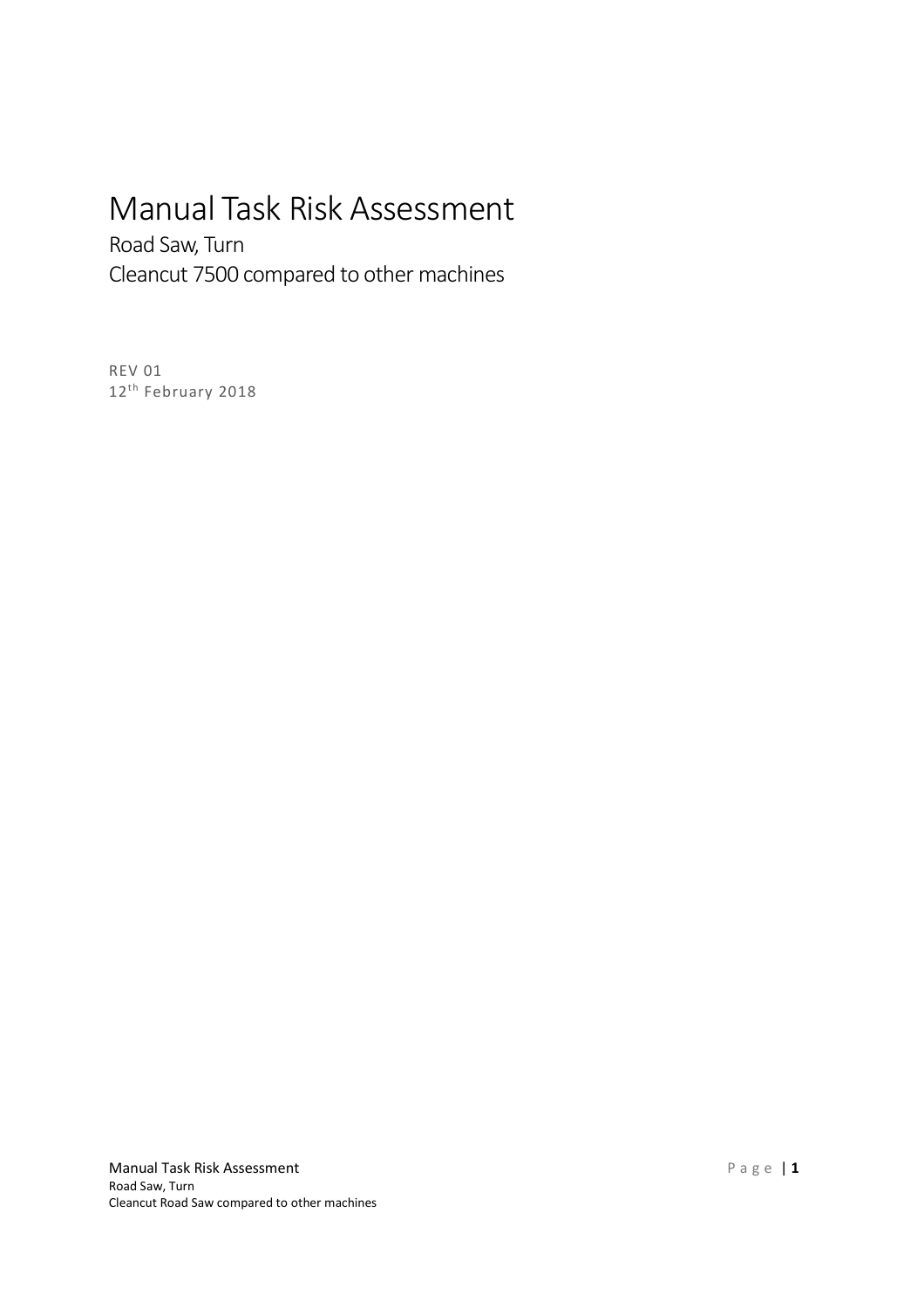# Introduction

### Purpose and Scope

The purpose of this document is to report the manual task risk when lifting and turning a road saw. In particular, this document compares the task when operating a Cleancut 7500 compared to other machines.

### Manual Task Risk

The aim of the Manual Task Risk Assessment is to describe the physical demands of manual tasks and to identify the risk of injury.

Injuries occur when the forces on a body tissue are greater than the tissue can withstand. Injuries can occur suddenly as a consequence of a single exposure to a high force or gradually, as a consequence of repeated or long duration exposure to lower levels of force. Injuries can also result from a combination of these mechanisms, for example, a tissue which has been weakened by cumulative damage may be vulnerable to sudden injury by lower forces.

As well as the forces involved, the risk of injury to different body parts such as the back, hands, shoulders and legs, is also dependent on the posture and movements involved.

The Manual Task Risk Assessment addresses each of these risk factors and the interactions between them.

#### Road Saws

Road saws are large, heavy mobile plant normally powered by a combustion engine and fitted with diamond saw blades of various sizes for cutting very hard objects like concrete and asphalt.

Workers using concrete cutting equipment face a wide range of hazards, such as silica dust, toxic exhaust fumes, saw kick-back, blade fracture, falling walls, electrocution, vibration, noise, slips, falls and manual task risks.

The operator walks behind the road saw when cutting. The heavy weight of these saws enables the operator to hold the blade down into the cut area giving a better and sharper cut. A straight cut is achieved through wheeling the machine along a guide indicator, such as a crayon line. The blades in a road saw are mounted to one side to enable a cut closer to a standing wall. The significant friction generated in cutting hard substances like concrete usually requires the blades to be cooled to prolong their life and reduce dust.

Turning a road saw involves applying a lifting force to the handles of the machine and walking the machine around. Operating a road saw can be very strenuous particularly when lifting and turning the machine.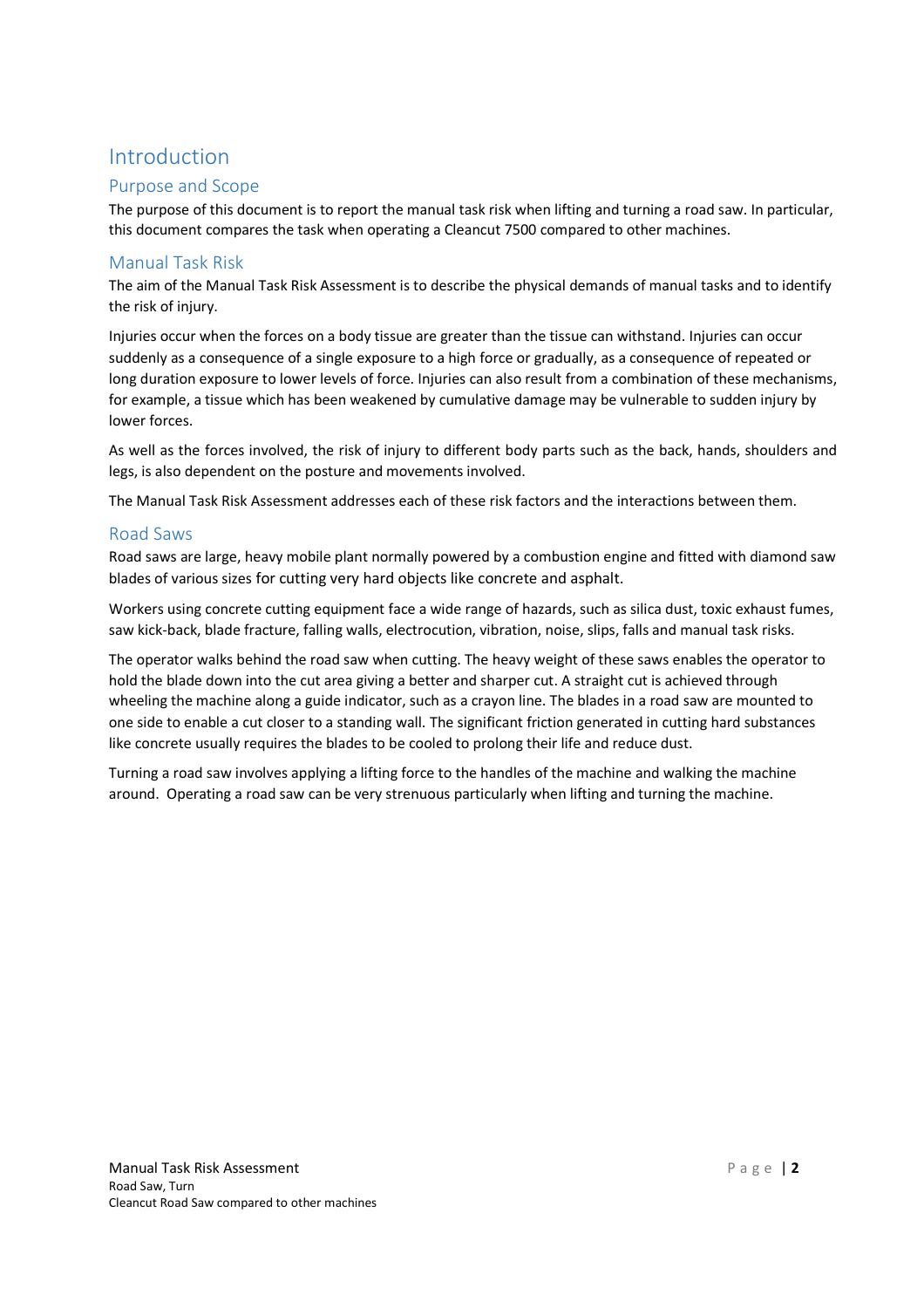### Cleancut 7500

The Cleancut 7500 is a new, innovative walk behind concrete saw that incorporates a number of unique design features. The ergonomic design of the Cleancut 7500 aims to make the machine easier to use and reduce the manual task risk for the operator. The design features include:

- The centre of gravity on the Cleancut 7500 is just behind the axle of the front wheels. This balances the machine and reduces the weight to be lifted when turning the machine.
- − The handles that are used to lift the Cleancut 7500 when turning the machine are 850mm above ground level which is a comfortable height for lifting. The handles do not change height with different size blades as the front of the machine pivots up and down independently. This means that there is no requirement to bend or stoop when lifting the handles to turn the machine.
- − A hydraulic drive and vibration mounts greatly reduce the hand and arm vibration experienced by the operator.
- − Other features such as four wheel drive and boost pressure bypass also make turning the machine easier for the operator, while infinitely variable blade speed which is controlled from the rear of the machine also add to comfort and safety of the operator while reducing blade wear.



**The handles that are used to lift the Cleancut 7500 when turning the machine are placed at a comfortable height for lifting.**



**The handles do not change height with different size blades as the front of the machine pivots up and down independently. There is no requirement to bend or stoop when lifting the handles to turn the machine.** 



**Other walk behind concrete cutting machines tilt to accommodate larger blades. This drops the height of the handles to below knee height and requires the operator to bend forward or stoop to lift.** 

Manual Task Risk Assessment Road Saw, Turn Cleancut Road Saw compared to other machines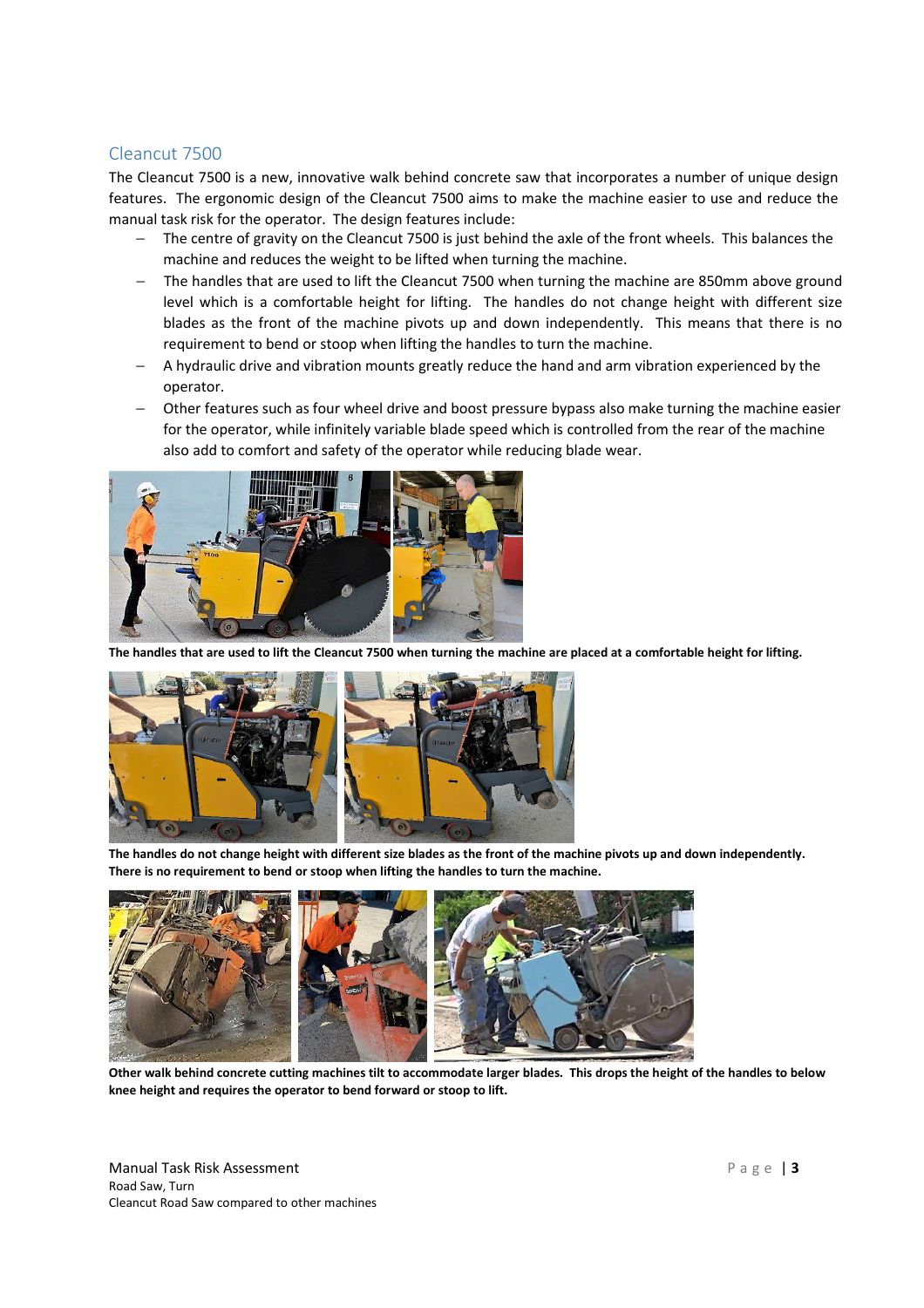# Method

Objective data about the task was collected. Forces were measured using a load cell and digital recorder. Length and height were measured with a tape measure. The equipment and task were photographed.

Workers were consulted and observed performing the task.

The following road saws were included in the assessment:

- − Cleancut 7500 (74HP)
- − Core Cut CC7074 (74.3HP)
- − Core Cut CC6500 (64HP)
- − Husqvarna FS6600 (66HP)
- − Husqvarna FS4800 (48HP)



**Cleancut 7500** 





Core Cut CC7074 **Husqvarna FS 6600** Husqvarna FS 6600 Husqvarna FS 4800

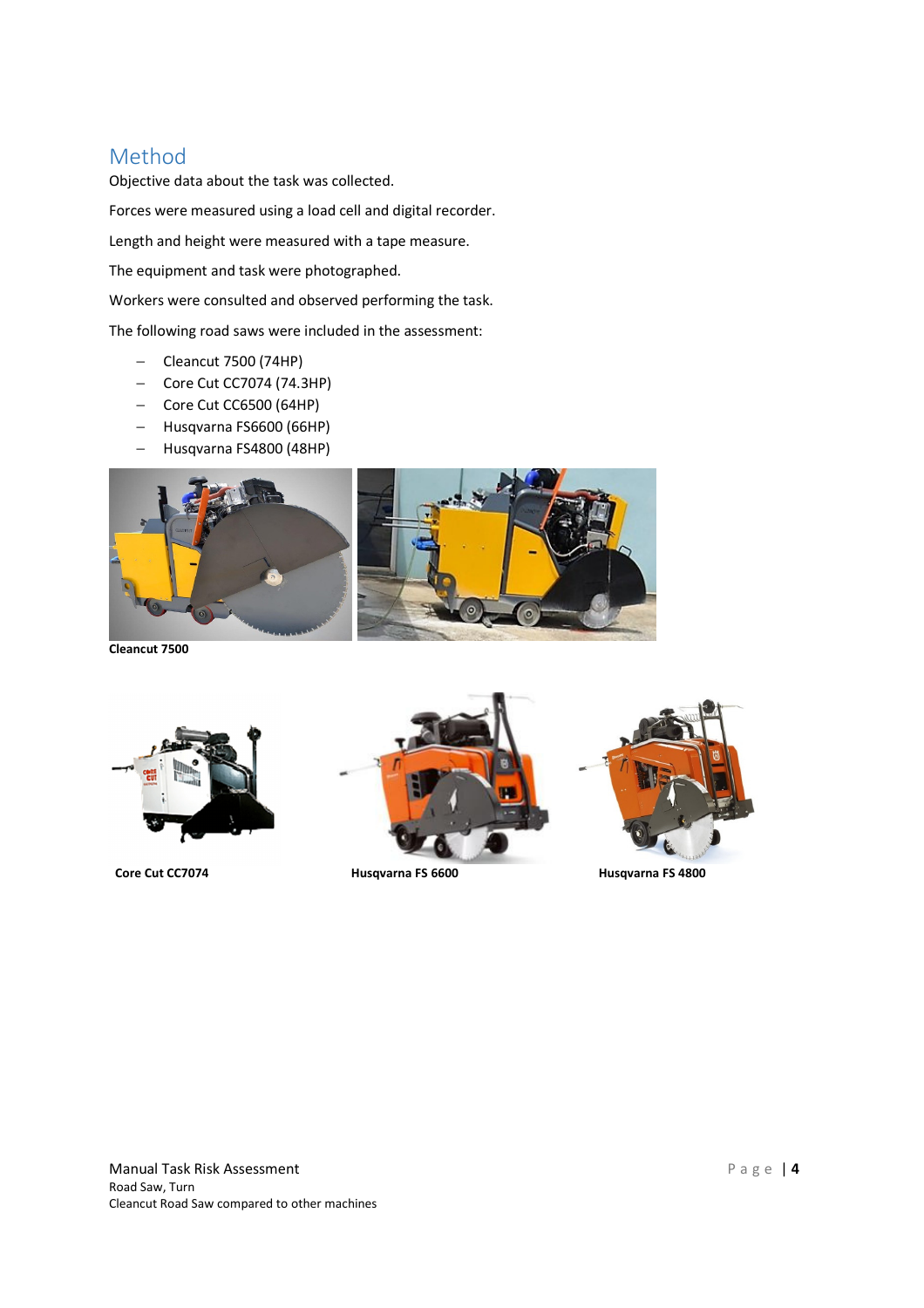# Results

### Objective Measures

#### Frequency

The frequency of concrete cutting will vary from day to day depending on the jobs scheduled.

For example - Road saws are often used to cut footings in to a slab which may require cutting two metre squares

The task will be assessed here at the frequency / exposure –

Task performed frequently, without many breaks or changes of task

#### Height

Height of handle when lifting force is applied to turn the machine.

The handles on the Cleancut 7500 are 850mm above ground level and do not change height with different size blades as the front of the machine pivots up and down independently.

Other walk behind concrete cutting machines tilt to accommodate larger blades. This drops the height of the handles to below knee.

#### Length

Length of handles - to where operator grips the handles.

The handles provide a lever arm to lift the machine.

#### Weight

Lifting force applied to handles to turn machine.

| <b>Make &amp; Model</b> | <b>Height</b><br>(Low/Mid/Max) | Length<br>(mm) | <b>Weight</b><br>(kg) |
|-------------------------|--------------------------------|----------------|-----------------------|
| Cleancut 7500           | 850mm                          | 600            | 40.0                  |
|                         | Handles do not change height   |                |                       |
| Core Cut CC7074         | Low                            | 600            | 70.0                  |
|                         | Mid                            | 600            | 103.8                 |
|                         | Max                            | 600            | 134.4                 |
| Core Cut CC6500         | Low                            | 400            | 72.2                  |
|                         | Mid                            | 400            | 106.3                 |
|                         | Max                            | 400            | 121.6                 |
|                         |                                |                |                       |
|                         | Low                            | 600            | 56.9                  |
|                         | Mid                            | 600            | 82.4                  |
|                         | Max                            | 600            | 104.0                 |
| Husqvarna FS6600        | Low                            | 600            | 69.9                  |
|                         | Mid                            | 600            | 93.8                  |
|                         | Max                            | 600            | 115.0                 |
| Husqvarna FS4800        | Low                            | 600            | 64.7                  |
|                         | Mid                            | 600            | 92.6                  |
|                         | Max                            | 600            | 96.2                  |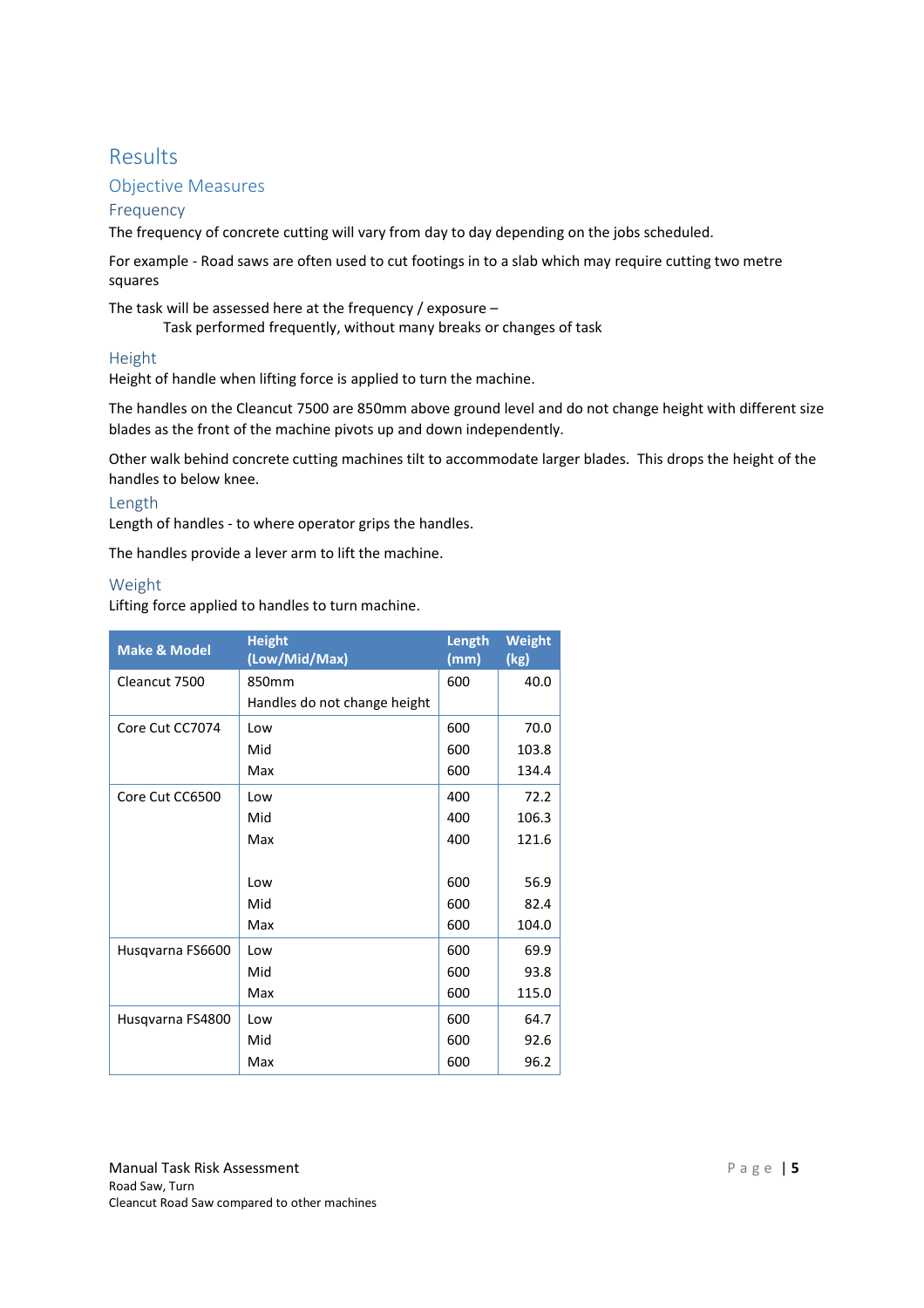## Posture and Movement

| <b>Subtask</b>                                                     | <b>Posture</b>                                                                                                                      | <b>Movement</b>                                                         | <b>Force</b><br>(kg)         |
|--------------------------------------------------------------------|-------------------------------------------------------------------------------------------------------------------------------------|-------------------------------------------------------------------------|------------------------------|
| <b>Cleancut 7500</b><br>Lift handles to turn machine               | Walk<br>Even / Uneven<br><b>Wrist Hands &amp; Fingers</b><br>Grasp / Hold                                                           | <b>Bench</b><br>Lift<br>Carry<br><b>Bilateral</b>                       | 40<br>40                     |
| Other road saws<br>Lift handles to turn machine<br>Low / Mid / Max | <b>Back</b><br>Bend forward<br>Twist<br>Stoop<br>Squat<br>Walk<br>Even / Uneven<br><b>Wrist Hands &amp; Fingers</b><br>Grasp / Hold | <b>Below knee</b><br>Lift<br><b>Bench</b><br>Lift<br>Carry<br>Bilateral | $56.9 - 134.4$<br>- see Data |

# **Definitions**

| <b>Posture</b>                   |                       |  |
|----------------------------------|-----------------------|--|
| <b>Back</b>                      | Sit                   |  |
| Bend forward / lean back         | Supported/unsupported |  |
| Bend to the side/ twist          | Stand                 |  |
| Neck                             | <b>Balance</b>        |  |
| Head down / look up / turn head  | Walk                  |  |
| Shoulder                         | Even / uneven ground  |  |
| Reach overhead / reach forward   | Climb                 |  |
| Reach to the side / reach behind | Stairs / ladder       |  |
| Wrist, Hand & Fingers            | Crawl                 |  |
| Pinch / grasp / hold             | Stoop                 |  |
| Legs & Feet                      |                       |  |
| Squat / kneel / foot pedal       |                       |  |

| <b>Movement</b>        |                  |
|------------------------|------------------|
| <b>Below knee</b>      | Lift             |
| $0 - 600$ mm           | Push / Pull      |
| Bench                  | Turn             |
| $600 - 1,200$ mm       | Carry            |
| Shoulder               | <b>Bilateral</b> |
| $1,200 - 1,500$ mm     | Unilateral       |
| <b>Above Shoulder</b>  |                  |
| $1,500$ mm $-1,800$ mm |                  |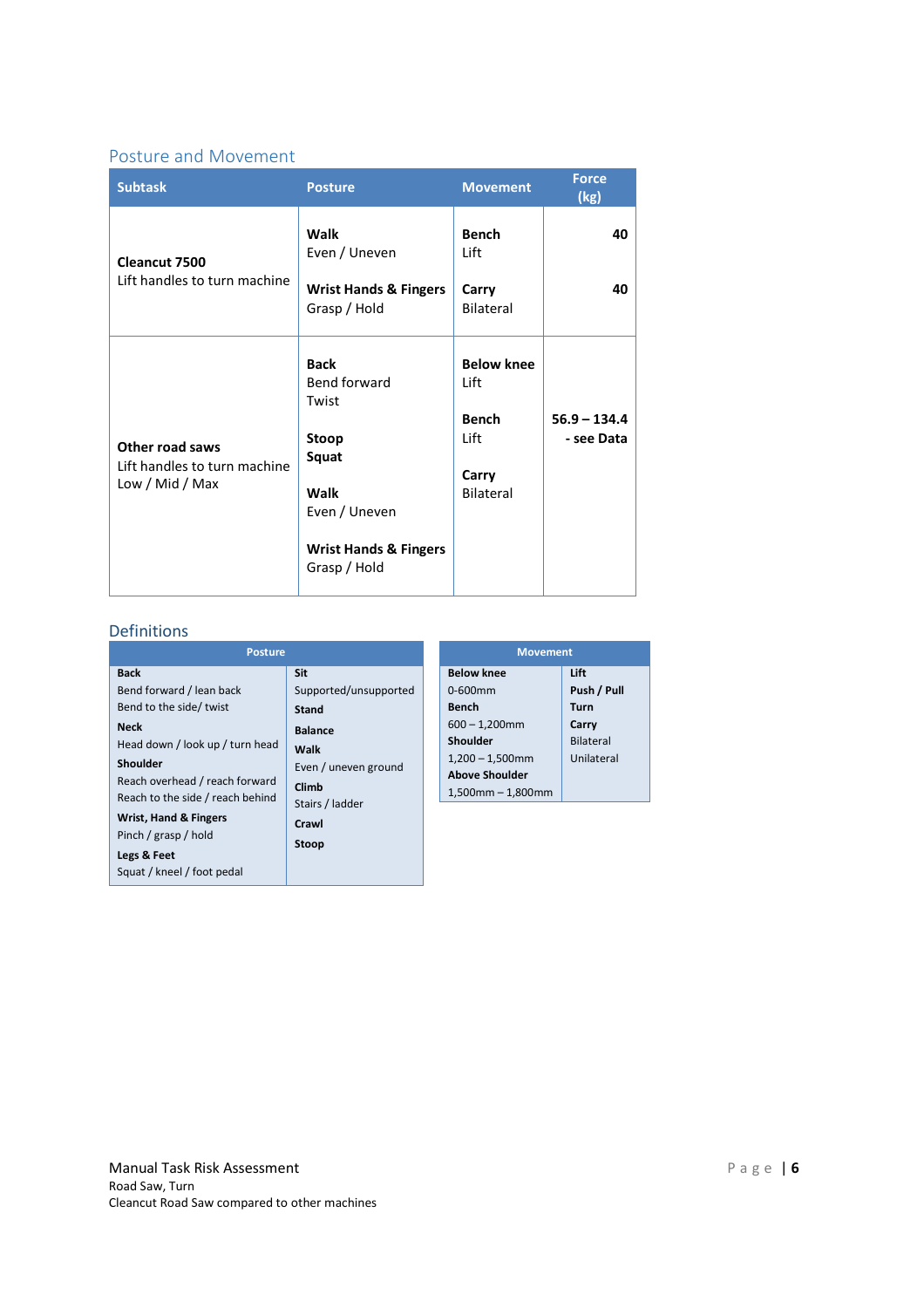# Manual Task Risk Assessment

#### **Cleancut 7500**

|                  | <b>Exertion</b> | <b>Exposure</b> | <b>Posture</b> | <b>Movement</b> | <b>Vibration</b> | <b>Acute</b><br><b>Injury Risk</b> | <b>Cumulative</b><br><b>Injury Risk</b> |
|------------------|-----------------|-----------------|----------------|-----------------|------------------|------------------------------------|-----------------------------------------|
| <b>Back</b>      | 4               | $\overline{4}$  | 1              | 2               | 0                | No                                 | Moderate                                |
| Hand & Arms      | 4               | $\overline{4}$  | 1              | 2               | 1                | <b>No</b>                          | Moderate                                |
| <b>Shoulders</b> | 4               | $\overline{4}$  | $\mathbf{1}$   | 2               | 0                | <b>No</b>                          | Moderate                                |
| Legs             | $\overline{2}$  | 4               | 1              | 2               | 0                | No                                 | Moderate                                |

#### **Other walk behind concrete cutting machines**

|                  | <b>Exertion</b> | <b>Exposure</b> | <b>Posture</b> | <b>Movement</b> | <b>Vibration</b> | <b>Acute</b><br><b>Injury Risk</b> | <b>Cumulative</b><br><b>Injury Risk</b> |
|------------------|-----------------|-----------------|----------------|-----------------|------------------|------------------------------------|-----------------------------------------|
| <b>Back</b>      | 8               | 4               | 4              | 2               | 0                | <b>Yes</b>                         | <b>High</b>                             |
| Hand & Arms      | 8               | 4               | 2              | $\overline{2}$  | 2                | <b>Yes</b>                         | <b>High</b>                             |
| <b>Shoulders</b> | 8               | $\overline{4}$  | $\overline{2}$ | $\overline{2}$  | 1                | <b>Yes</b>                         | <b>High</b>                             |
| Legs             | 8               | $\overline{4}$  | 4              | 2               | 0                | <b>Yes</b>                         | <b>High</b>                             |

|              |                                                           | <b>Task Characteristic</b>                                              |                                                                              |                                                            |
|--------------|-----------------------------------------------------------|-------------------------------------------------------------------------|------------------------------------------------------------------------------|------------------------------------------------------------|
| <b>Score</b> | <b>Exertion</b>                                           | <b>Exposure</b>                                                         | <b>Posture</b>                                                               | <b>Movement</b>                                            |
| $+1$         | Low force & speed                                         | Task performed infrequently for<br>short periods                        | Comfortable postures within a<br>normal range about neutral                  | Dynamic and varied<br>movement patterns                    |
| $+2$         | Moderate force or<br>speed, but well within<br>capability | Task performed regularly, but<br>with many breaks or changes of<br>task | Uncomfortable postures, but not<br>approaching an extreme range of<br>motion | Little or no movement, or<br>repeated similar<br>movements |
| $+4$         | High force or speed, but<br>not close to maximum          | Task performed frequently,<br>without many breaks or changes<br>of task | Postures approaching or at an<br>extreme range of motion                     | Repeated identical<br>movement patterns                    |
| $+8$         | Force or speed close to<br>maximum                        | Task performed continuously for<br>the majority of the shift            |                                                                              |                                                            |

| <b>Environmental Characteristics</b>     |      |
|------------------------------------------|------|
| <b>Temperature and Stress</b>            |      |
| Moderate heat                            | $+1$ |
| <b>Extreme heat</b>                      | $+2$ |
| Stress, lack of control or time pressure | $+1$ |
| <b>Whole Body Vibration</b>              |      |
| Moderate                                 | $+1$ |
| High                                     | $+2$ |
| Hand / Arm Vibration                     |      |
| Moderate                                 | $+1$ |
| High                                     | $+2$ |
|                                          |      |

Manual Task Risk Assessment Road Saw, Turn Cleancut Road Saw compared to other machines

|                           | <b>Injury Risk</b>                          |  |  |  |
|---------------------------|---------------------------------------------|--|--|--|
| <b>Acute Injury Risk</b>  |                                             |  |  |  |
| Exertion score $= 8$ , or |                                             |  |  |  |
| Exertion plus Posture >6  |                                             |  |  |  |
|                           | <b>Cumulative Injury Risk</b>               |  |  |  |
|                           | Sum of Task scores and Environmental Scores |  |  |  |
| <8                        | Low                                         |  |  |  |
| $8 - 15$                  | Moderate                                    |  |  |  |
| >15                       | High                                        |  |  |  |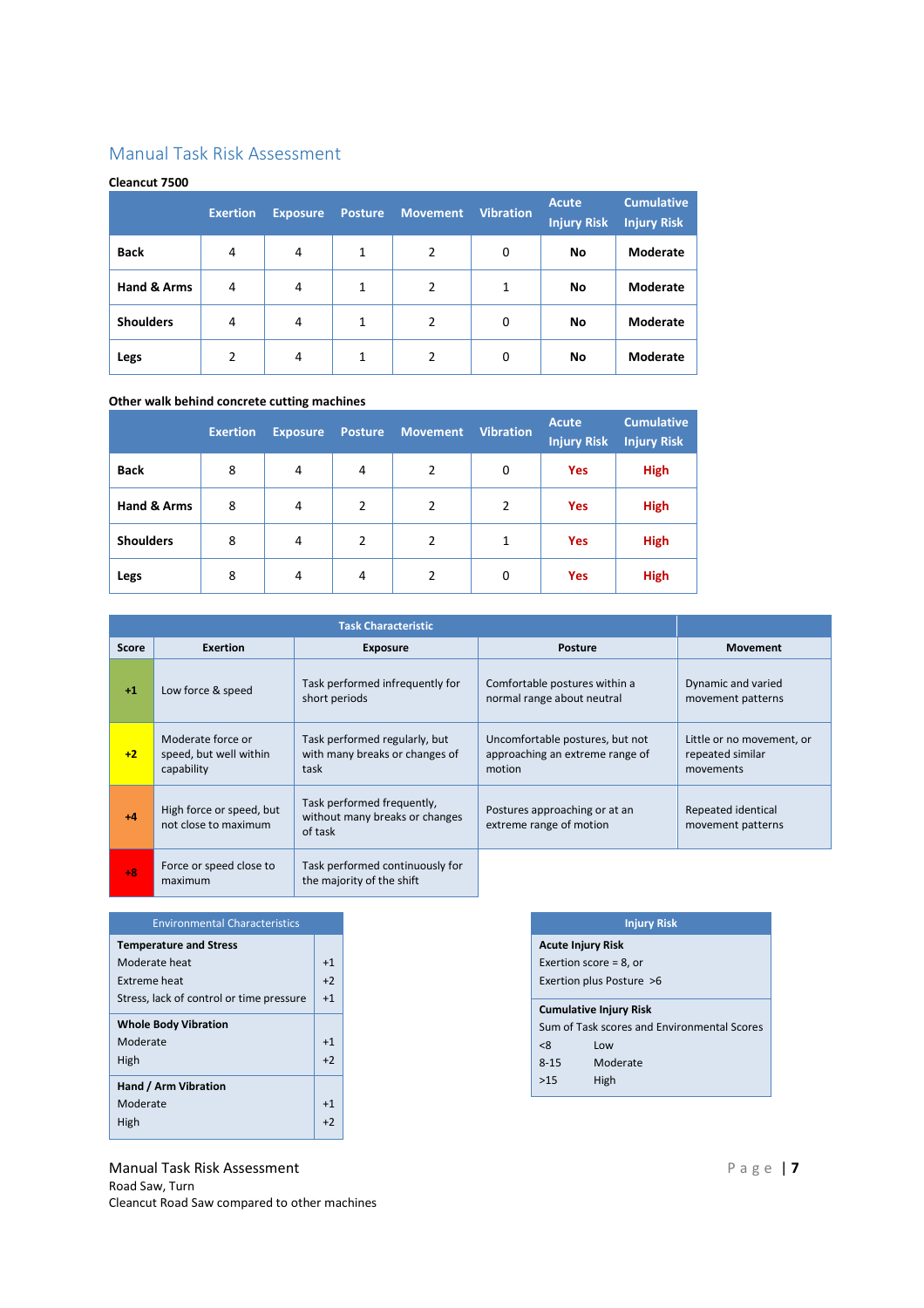# Discussion

### Manual Task Risk

Turning a road saw involves applying a lifting force to the handles of the machine and walking the machine around.

The Cleancut 7500 requires the operator to lift 40kg while other road saws require the operator to lift more than 100kg (56.9kg – 134.4kg) when turning the machine. Furthermore, other road saws require the operator to bend forward or stoop when the large blade is installed.

Hand and arm vibration is an important task characteristic that contributes to injury risk. The hydraulic drive and vibration mounts on the Cleancut 7500 greatly reduce hand and arm vibration.

The Manual Task Risk Assessment found that there was no Acute Injury Risk and only Moderate Cumulative Injury Risk when turning the Cleancut 7500 while there was both Acute Injury Risk and High Cumulative Injury Risk using other machines.

#### Workplace Safety Law

It is a shared societal value, enshrined in law, that workers should be protected from harm.

The Regulations place specific duties on employers to identify and control any risks associated with hazardous manual tasks.

This obligation is also imposed on those who design, manufacture, import or supply plant and equipment.

Workers using concrete cutting equipment face a wide range of hazards. To address this, some Regulators have developed a Code of Practice to provide practical guidance to the construction industry.

In order to protect workers and meet the duties of the workplace safety laws, further practical guidance should be developed which specifically addresses controlling the risk of injury when lifting and turning road saws.

# Conclusion

Operating a road saw can be very strenuous particularly when lifting and turning the machine.

The Manual Task Risk Assessment found that there was no Acute Injury Risk when turning the Cleancut 7500 while there was both Acute Injury Risk and High Cumulative Injury Risk using other machines.

Further practical guidance should be developed which specifically addresses controlling the risk of injury when lifting and turning road saws.

# References

Government of Western Australia, Department of Commerce, Commission for Occupational Safety and Health (2010) Code of practice - Concrete and masonry cutting and drilling

WorkSafe Victoria (2010) Industry standard - Safe concrete cutting and drilling Edition No. 2